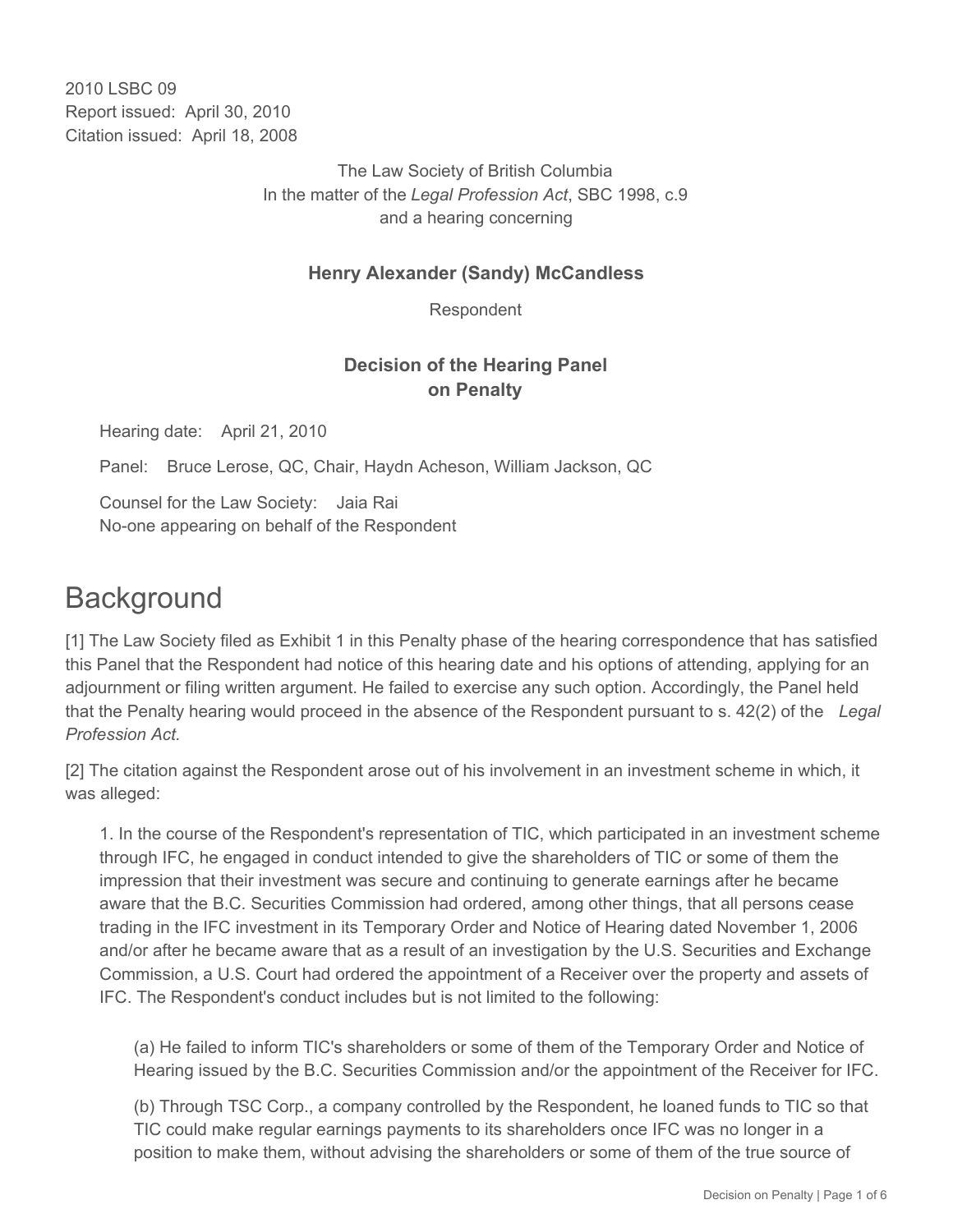their earnings payments.

(c) [deleted]

2. Through TSC Corp., a company controlled by the Respondent, he invested his own funds in IFC through TIC while he was acting for TIC, placing himself in a conflict of interest.

3. The Respondent accepted funds into his trust account from or on behalf of JC for investment through TIC and then released those funds to DF so that JC would have an interest in the IFC investment scheme in place of DF in circumstances that required the Respondent to either

(a) decline to accept, or to return the funds; or

(b) advise JC of material facts related to the IFC investment known to him, including the fact of allegations being made in B.C. Securities Commission and U.S. Securities and Exchange Commission proceedings and actions taken by these regulators in relation to the IFC investment

but the Respondent did not do either.

[3] The facts are fully set out in our decision on Facts and Verdict issued on February 1, 2010 (2010 LSBC 03).

[4] In the above decision, this Panel found that the Respondent's conduct was professional misconduct as it pertained to allegation 1(b) based on evidence that, even after he became aware of the allegations against IFC, the Respondent engaged in conduct that gave TIC's shareholders the impression that their investments were secure and continuing to generate earnings.

[5] In the above decision, this Panel found that the Law Society had not proven on the balance of probabilities the allegation set out in paragraph 1(a) of the citation and that allegation in the citation was dismissed.

[6] In the above decision, this Panel " had no difficulty finding that the Respondent placed himself in a clear conflict of interest, when TSC Corp., a company controlled by him, invested funds in IFC through TIC while the Respondent was acting for TIC." Accordingly, this Panel found that the Respondent had engaged in professional misconduct.

[7] In the above decision, this Panel found, " that the Respondent acted contrary to his professional obligation to ensure that he did not act in a manner that has the potential of perpetuating a fraud on a member of the public. In addition, he failed in his obligation to give full and proper legal advice to TIC in respect of JC's investment" and accordingly engaged in professional misconduct.

# **Analysis**

[8] Section 38(5) of the *Legal Profession Act* sets out the various disciplinary actions available to a hearing panel, which range from a reprimand to disbarment.

[9] Counsel for the Law Society submitted that the appropriate disciplinary action in the present case is disbarment or a lengthy suspension.

[10] The primary focus of the *Legal Profession Act* is the protection of the public interest*.* The imposition of disciplinary sanctions is intended, therefore, to ensure that the public is protected from acts of professional misconduct*.*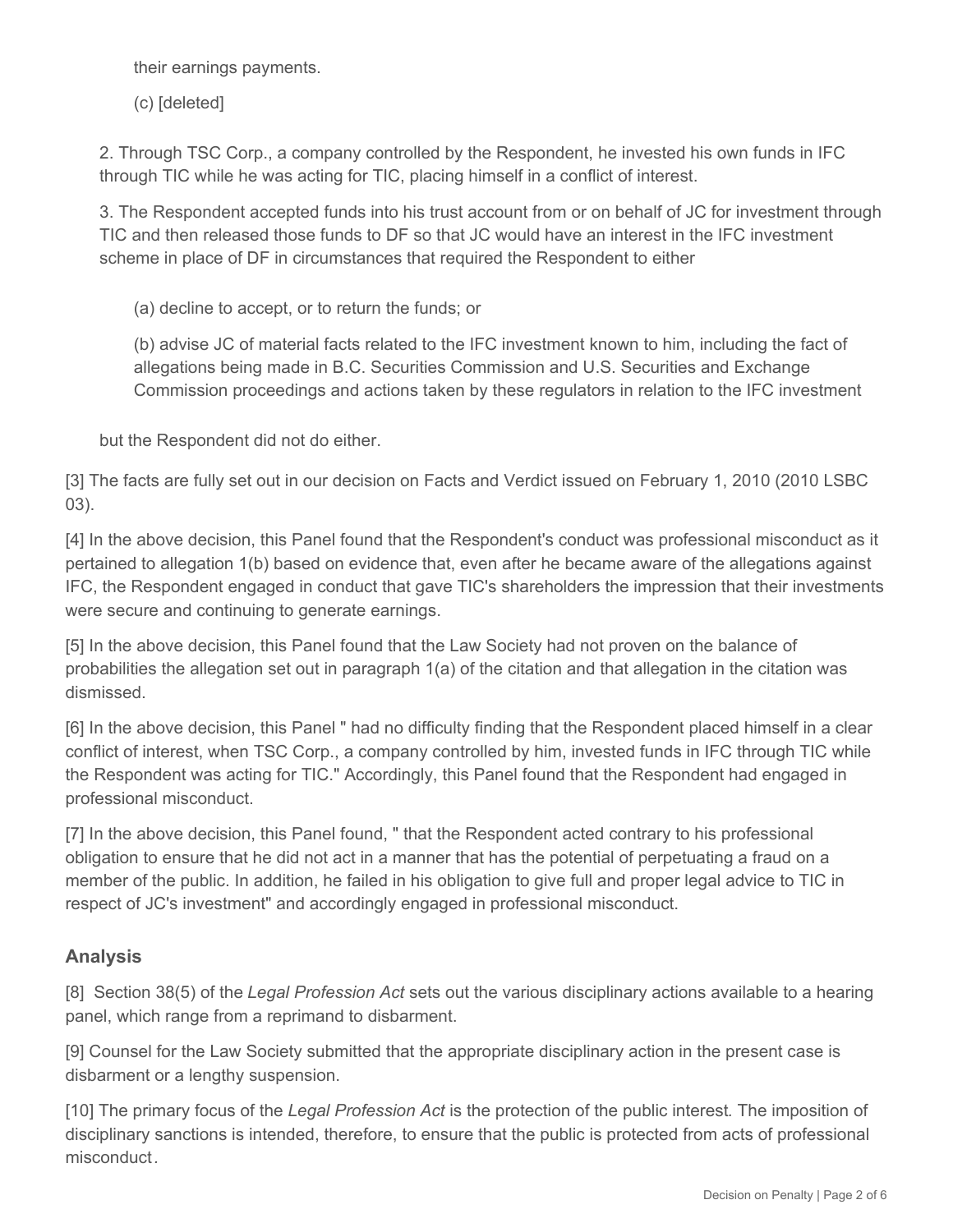[11] Similarly, the purpose of Law Society disciplinary proceedings is to protect the public, maintain high professional standards and preserve public confidence in the legal profession. See *Law Society of BC v. Hordal*, 2004 LSBC 36 at para. [51].

[12] In *Law Society of BC v Ogilvie*, [1999] LSBC 17, the hearing panel set out what has since become generally accepted as a useful, albeit not exhaustive, list of considerations to be taken into account in assessing an appropriate penalty. Not all of them are relevant in all cases and in some cases other factors may require consideration.

The nature and gravity of the conduct proven

[13] The Respondent had been specifically advised and thereby warned that two government securities regulators were investigating IFC as a fraudulent scheme. He then both failed to warn the investors and continued to or allowed his position as a lawyer to give credibility to the suspect scheme. He further facilitated the continuation of the scheme by investing his own money while in a clear conflict of interest. Finally, he failed to warn new investors of the risk after becoming aware of the allegations of fraud.

[14] This behaviour is very similar to the wilful and obdurate actions of the respondent in continuing to buttress a highly suspicious and ultimately fraudulent scheme in the decision *Law Society of BC v. Edwards*, 2007 LSBC 04*.*

The age and experience of the respondent

[15] The Respondent was called to the Bar on May 17, 1971. He withdrew from practice January 25, 2008.

The previous character of the respondent, including details of prior discipline

[16] The Respondent's Professional Conduct Record consists of the following:

(a) In 1979 a reprimand and a fine in the amount of \$250 imposed after a finding that the Respondent had failed to advise the wife of a client that she should obtain independent legal advice before executing a document.

(b) In 1992 a Conduct Review for contacting a represented party directly.

(c) In 1998 recommendations made by the Competency Committee (predecessor to the Practice Standards Committee) aimed at restricting the Respondent's practice areas and improving his standard of practice.

(d) In 2003 a one-month suspension as a result of a Rule 4-22 conditional admission concerning entering a scheme to avoid Goods and Services Tax by paying cash and later attempting to mislead a self-representing defendant whom the Respondent was suing to the effect that service by facsimile of a Writ of Summons was sufficient for Court proceedings.

(e) In 2005 a Conduct Review for a conflict of interest wherein the Respondent had lent money to a client.

The impact upon the victim

[17] The investors, in particular JC, relied on the Respondent's status as a lawyer, whereby they have lost thousands of dollars and are awaiting possible reimbursement of some percentage from the receivers appointed by the U.S. Securities and Exchange Commission.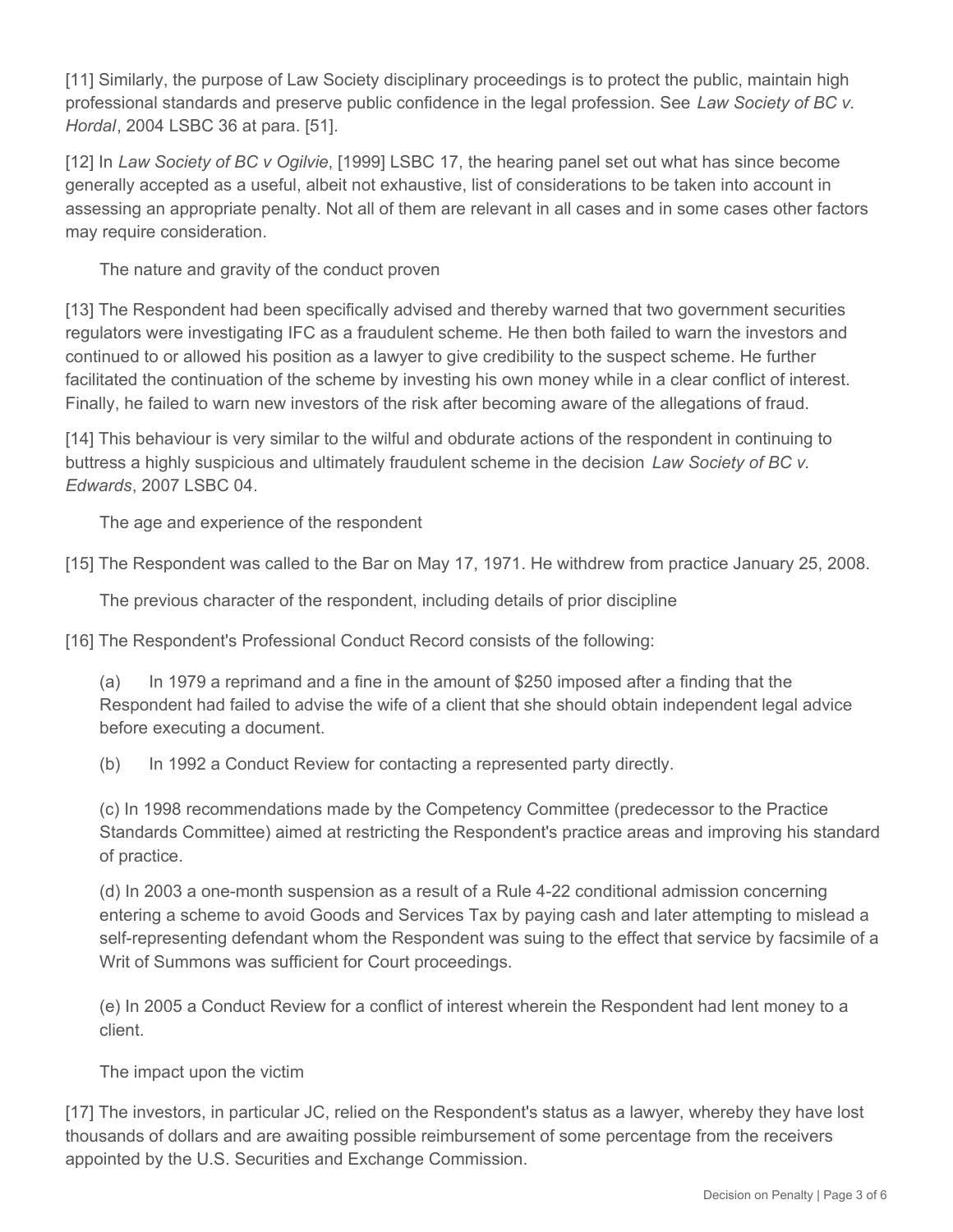The advantage gained, or to be gained, by the Respondent

[18] The Respondent, as an investor himself through his corporation, lost thousands of dollars, but during the first five days of hearing he insisted that he believed that, by continuing to invest his money in the scheme, he would ultimately make a profit as he was increasing his percentage share of the profits.

The number of times the offending conduct occurred

[19] The Respondent was involved in the investment scheme from November 17, 2005 to the bitter end on July 4, 2007.

Whether the respondent has acknowledged the misconduct and taken steps to disclose and redress the wrong and the presence or absence of other mitigating circumstances

[20] In *Law Society of BC v. Blinkhorn*, 2010 LSBC 08, the hearing panel held at para. [8] that, even in cases of misappropriation where disbarment is the usual penalty, it can be avoided if " the respondent presents compelling evidence of extraordinary mitigating circumstances to satisfy the hearing panel that the protection of the public interest and reputation of the profession does not require disbarment."

[21] The Respondent firmly held the position that the scheme was not fraudulent until well after being confronted with the investigation of the Law Society. Due to the non-participation of the Respondent in this Penalty Hearing, there is no evidence of mitigating circumstances.

The possibility of remediating or rehabilitating the Respondent

[22] As in the *Edwards* case cited above, the Respondent in the present case failed to adhere to warnings that the investment scheme may be fraudulent and continued to believe in the legitimacy of the scheme in circumstances that any prudent lawyer would not.

[23] In addition, as in the *Edwards* case, the evidence coupled with this Respondent's Professional Conduct Record puts in serious doubt the possibility of rehabilitation. The Professional Conduct Record is a pattern of failing to delineate between personal, professional and business relationships that has placed the Respondent, his friends, and his clients in financial risk.

The impact on the Respondent of criminal or other sanctions or penalties

[24] This Panel is unaware of any other sanctions or penalties imposed on the Respondent.

The need for specific and general deterrence and the need to ensure the public's confidence in the integrity of the profession

[25] Previous interventions by the Law Society have had little or no impact on deterring repetitive misconduct by this Respondent. Accordingly, specific deterrence is required.

[26] As stated in paragraphs [10] and [11] above, the primary goal of the *Legal Profession Act* and the Law Society of British Columbia is the protection of the public. Such protection of the public requires an emphasis on general deterrence, which in turn will increase and maintain the public's confidence in the integrity of the profession.

The range of penalties imposed in similar cases

[27] Counsel for the Law Society cited a number of cases in which the lawyer was involved in questionable investment schemes. The penalty in each was a suspension. However, each case concerned misconduct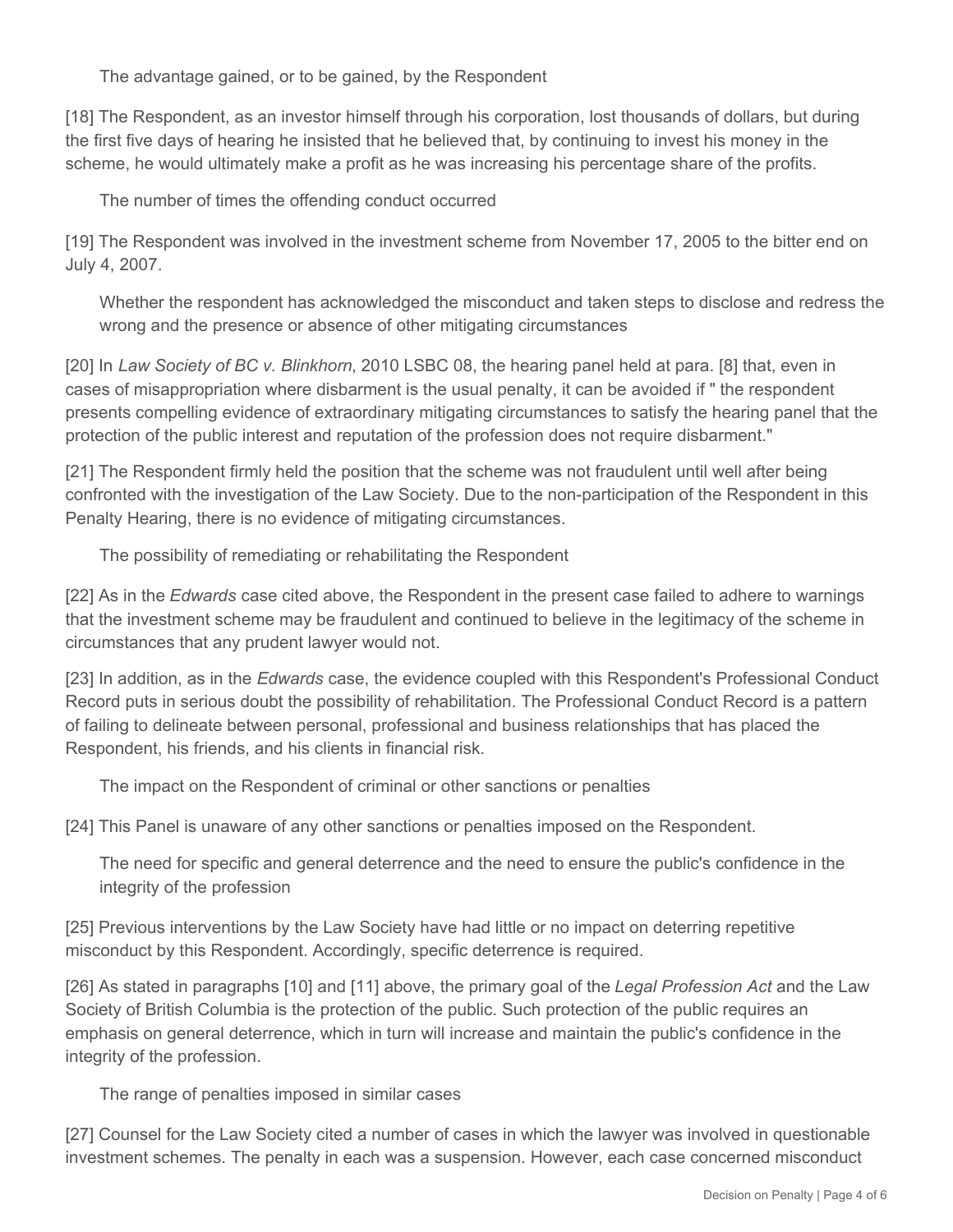that was less egregious than the present case, nor did the lawyers apparently have discipline histories to the extent present in this case.

[28] In *Law Society of BC v. Skogstad*, 2009 LSBC 16, the respondent failed to warn investors that he was not protecting their interests. However, he did warn his client as soon as he learned of the potential fraudulent nature of the investments but was unable to warn the investors as he didn't know who they were.

[29] In *Law Society of BC v. Hops*, [2000] LSDD No. 11, the respondent failed to warn the non-client investors that he was not protecting their investments and did not have any duties as a trustee. The Respondent's actions to perpetuate the scheme were far less than in the present case, nor was he in a conflict.

[30] In *Law Society of BC v. Bohun*, [2003] LSBC 8, the respondent was duped by his client into making representations to the investors that could have led them to believe their investments would be repaid.

[31] The Law Society of Upper Canada had four decisions concerning lawyers who were duped into participating in fraudulent schemes. These decisions -*Law Society of Upper Canada v. Di Francesco*, [2003] LSDD No.44, *Law Society of Upper Canada v. McKerrow*, [2002] LSDD No. 61, *Law Society of Upper Canada v. Peddle, Jr*., [2001] LSDD No. 64 and *Law Society of Upper Canada v. Tulk* , [1993] LSDD No. 115 - all deal with lawyers that had no idea that they were facilitating a fraud until the very end and took steps to either warn investors or cooperate with regulators to obtain substantial restitution for the investors. In each of the cases cited in paragraphs [28] through [31], despite being less involved in perpetuating the fraud than the Respondent and having no discipline history, each lawyer was suspended from practice for varying periods of time.

[32] The proven misconduct in the present case is extremely serious and is conduct that exposed the public to considerable harm and taints the reputation of the legal profession. As a result, in order to maintain the public's confidence in the legal profession, a significant disciplinary response is warranted.

[33] There do not appear to be any mitigating factors present. On the contrary, there are significant aggravating factors. The evidence in the present case and the Respondent's Professional Conduct Record reveal a pattern of misconduct resulting from a lack of objectivity and professional judgement on the Respondent's part when dealing with clients or persons with whom he has developed social relationships.

[34] Similarly, the evidence in the present case and the Respondent's Professional Conduct Record reveal repeated instances of failure by the Respondent to recognize classic conflicts of interest.

[35] The Respondent's Professional Conduct Record reveals an inability of the Respondent to learn from Law Society intervention and prior discipline.

[36] The evidence in the present case establishes that the Respondent had an almost " blind faith" in the IFC scheme and its principals at the expense of his client and members of the public without even an acknowledgment that he should have known better.

[37] Accordingly, the decision of this Panel is that the appropriate penalty is disbarment, and we so order.

### **Costs**

[38] The Panel's authority to order costs is derived from Section 46 of the *Legal Profession Act* and Rule 5-9 of the Law Society Rules*.*

[39] Prior discipline decisions support an award of costs against the Respondent on a full indemnity basis if reasonable in the circumstances. What is reasonable in any given case is dependent on the facts of each